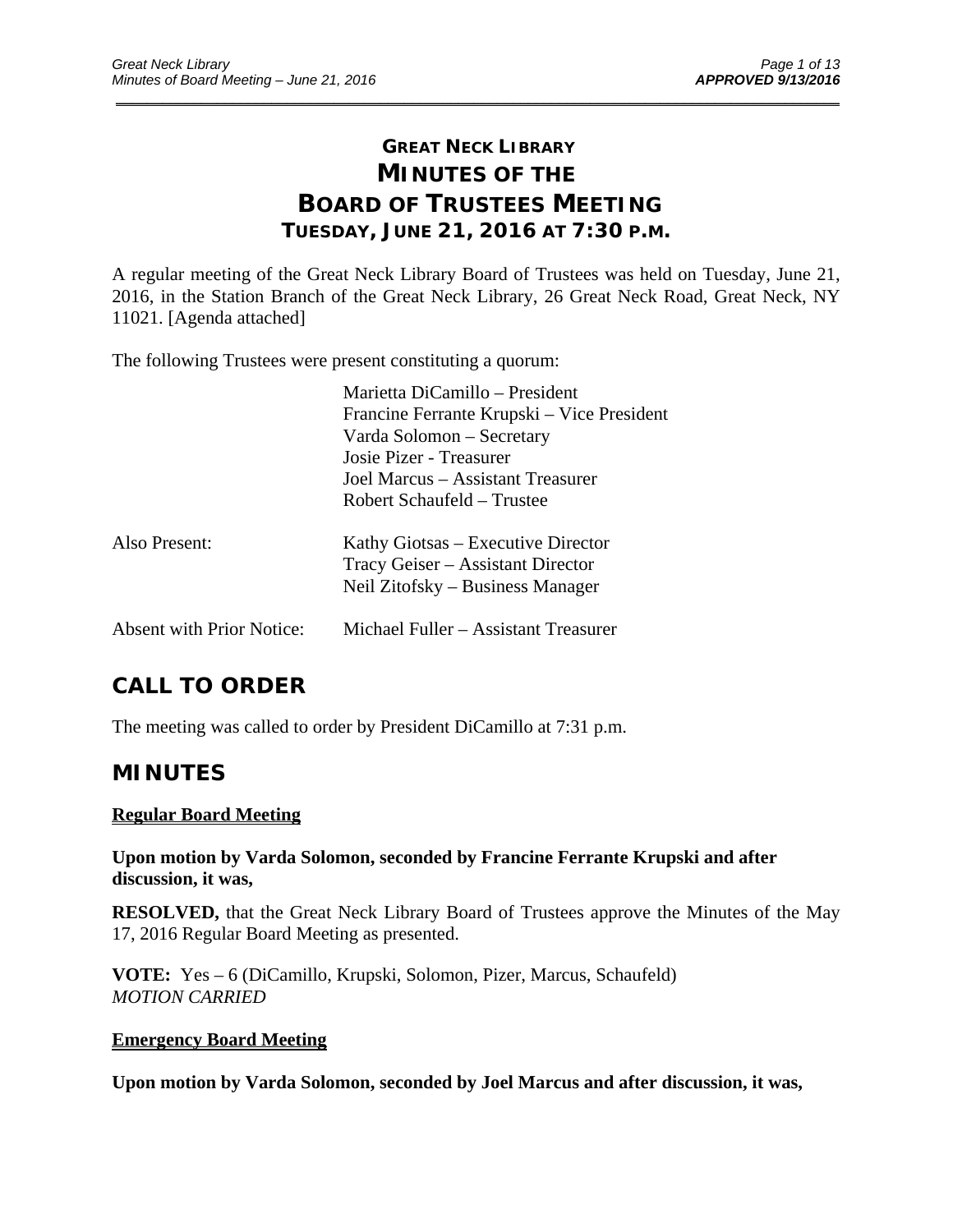**RESOLVED,** that the Great Neck Library Board of Trustees approve the Minutes of the May 18, 2016 & May 24, 2016 Emergency Board Meetings as presented.

**VOTE:** Yes – 5 (DiCamillo, Krupski, Solomon, Marcus, Schaufeld) Abstain  $-1$  (Pizer) *MOTION CARRIED* 

## **Executive Session**

**Upon motion by Varda Solomon, seconded by Robert Schaufeld and after discussion, it was,** 

**RESOLVED,** that the Great Neck Library Board of Trustees approve the Minutes of the May 26, 2016 and June 14, 2016 Executive Board Sessions as presented.

**VOTE:** Yes – 6 (DiCamillo, Krupski, Solomon, Pizer, Marcus, Schaufeld) *MOTION CARRIED* 

## **Special Board Session**

## **Upon motion by Varda Solomon, seconded by Joel Marcus and after discussion, it was,**

**RESOLVED,** that the Great Neck Library Board of Trustees approve the Minutes of the May 31, 2016 Special Board Meeting as presented.

**VOTE:** Yes – 6 (DiCamillo, Krupski, Solomon, Pizer, Marcus, Schaufeld) *MOTION CARRIED* 

## **Relocation Committee**

# **Upon motion by Varda Solomon, seconded by Francine Ferrante Krupski and after discussion, it was,**

**RESOLVED,** that the Great Neck Library Board of Trustees approve the Minutes of the May 11, 2016 and May 24, 2016 Relocation Committee Meetings as presented.

**VOTE:** Yes – 6 (DiCamillo, Krupski, Solomon, Pizer, Marcus, Schaufeld) *MOTION CARRIED* 

*Board Comments: Trustee Solomon and the Board of Trustees expressed their appreciation to Holly Coscetta and Jamie Eckartz for their diligent minute recording.* 

# **TREASURER'S REPORT**

## **Upon motion by Josie Pizer, seconded by Joel Marcus and after discussion, it was,**

**RESOLVED,** that the Great Neck Library Board of Trustees accept the following financial reports which have been reviewed by the Treasurer**:**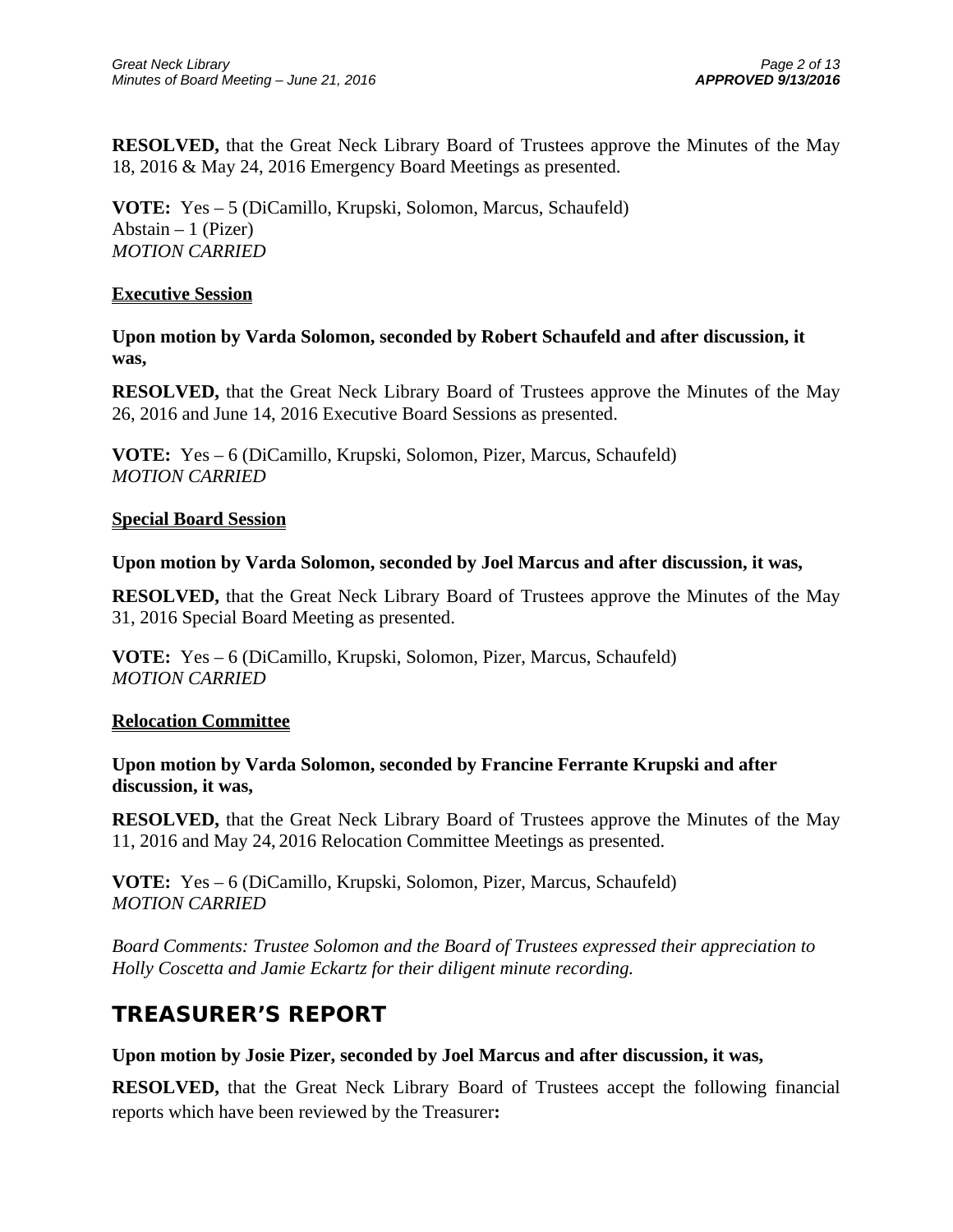- June 14, 2016, Treasurer's Report;
- Warrant dated May 7, 2016 through June 3, 2016; including payroll account check numbers 33075-33078 and 33088-33091; paid check numbers 51362-51392; checks to be paid numbers 51393-51473 their sums set against their respective names, amounting in the aggregate to \$389,477.13;
- Payroll Warrants for pay dates May 12 and May 26, 2016, which have been reviewed by the Treasurer, in the amounts of \$121,874.78 and \$118,022.70 respectively, for a total of \$239,897.48.

**VOTE:** Yes – 6 (DiCamillo, Krupski, Solomon, Pizer, Marcus, Schaufeld) *MOTION CARRIED* 

*Board Comments: President DiCamillo requested two resolutions for the next Board of Trustees meeting. One to move the funds from the Ann Hyde estate from the Gift Fund to the Landscaping Fund and/or an ad hoc fund and another to formally name the children'as garden as the Ann Hyde Memorial Children's Garden. Business Manager Neil Zitofsky said the auditors are starting their annual review on July 7th, and he will ask them for suggestions on how to segregate these funds.* 

# **Restricted Fund Analysis**

Business Manager Neil Zitofsky reviewed the Reserve and Restricted Fund Analysis Summary for the building project. Discussion ensued over the T1 lines at the Main Library that should have been ended when the trailer was shut down. Trustee Pizer asked Mr. Zitofsky to check with Verizon that the T1 lines are inactive and to itemize our current charges. Mr. Zitofsky said he would do so.

*Public Comment: Marianna Wohlgemuth* 

# **PAYROLL CHANGES**

**Upon motion by Josie Pizer, seconded by Francine Ferrante Krupski, and after discussion, it was,** 

**RESOLVED,** that the Great Neck Library Board of Trustees accept the Revised Payroll Changes reports of May 7, 2016 through June 3, 2016 as presented, which have been reviewed by the Finance Committee.

**VOTE:** Yes – 6 (DiCamillo, Krupski, Solomon, Pizer, Marcus, Schaufeld) *MOTION CARRIED* 

*Board Comments: Trustee Solomon requested that the 6.5 vacant hours from the part-time librarian's voluntary resignation, be offered to current staff before considering a new hire. An update on how these hours are filled is requested at the next Personnel Committee Meeting.*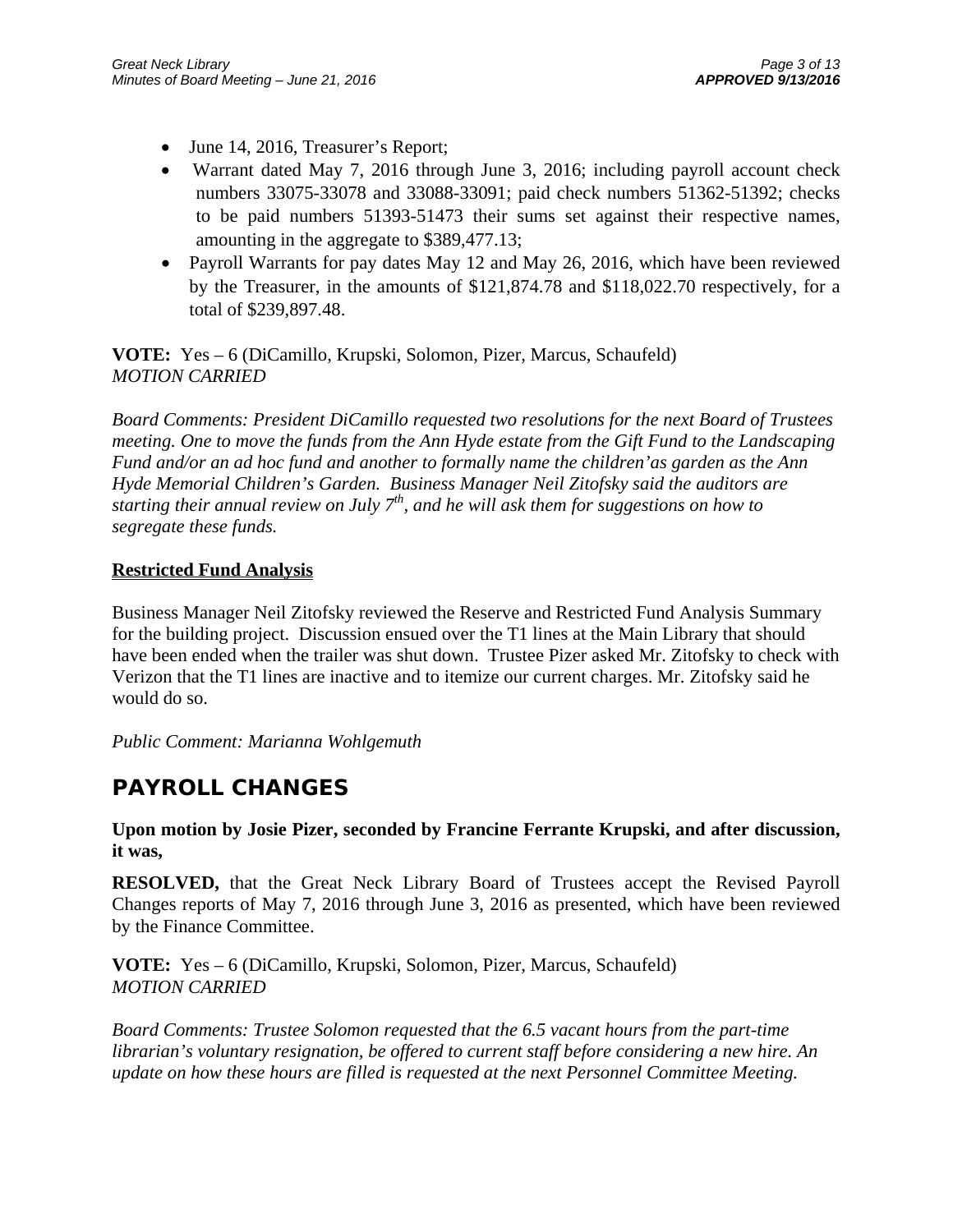# **REPORTS**

# **Branch Committee**

Trustee Fuller was not present. A committee meeting is scheduled for June  $22<sup>nd</sup>$  at the Lakeville Branch.

# **Building Advisory Committee (BAC)**

President DiCamillo reported that the project is moving along and that this evening's construction changes have been vetted by the BAC Committee.

The library failed the Fire Inspection, and needs an additional fifteen (15) sprinkler heads and a water deflective plan. The next inspection for the Fire Alarm System is tentative for June  $28<sup>th</sup>$ . Hopefully, all will be found acceptable and a TCO will be issued shortly afterwards allowing for the move back to the Main Library to begin.

# *Public Comment: Marianna Wohlgemuth*

# **Gala Committee**

Trustee Schaufeld reported that the next scheduled meeting will be on June  $27<sup>th</sup>$ . They are trying to pin down the best date for the Gala in September.

## **Relocation Committee**

Vice President Krupski reported that the June 8<sup>th</sup> meeting was cancelled due to lack of quorum. The meeting on June  $20<sup>th</sup>$  was very productive and the Branch Heads were in attendance. The committee is moving forward and there is much to do for the move back to the Main Library. Executive Director Kathy Giotsas will obtain an accurate timeline from American Technologies for the move.

## **Policy Committee**

Trustee Marcus reported that the Policy & By Laws Committee met on May  $18<sup>th</sup>$ . Policy and By-Laws changes and additions will be presented later in the evening for a first read.

## **Programming Committee**

Trustee Solomon reported the committee met on June  $15<sup>th</sup>$ . Program reservations and reminders were discussed as well as the popularity of Levels Community Service based programs. Pre and post publicity was requested on these programs to update the community on their availability and success.

## *Public Comment: Marianna Wohlgemuth*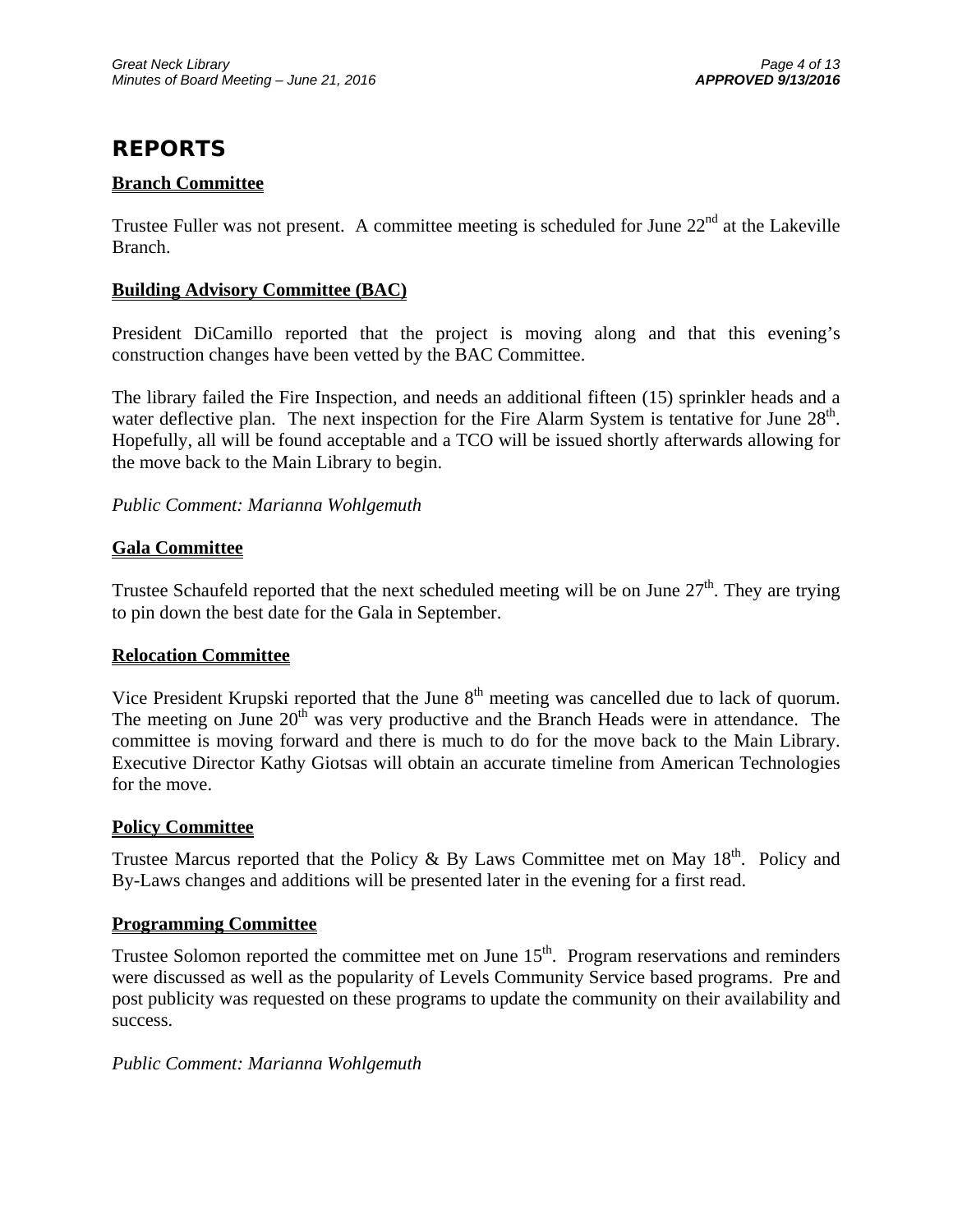# **Website/Technology Committee**

President DiCamillo, with the Board of Trustees consent, officially changed the committee name to the Technology Committee.

Trustee Schaufeld reported that two presentations, one on SPOT printing and another for Google advertising, were made at the June  $13<sup>th</sup>$  meeting. Both of these initiatives will be pursued in the future.

## **Staff Reports**

Trustee Pizer inquired about the flooring selection for the lower level of the Main Library. Discussion ensued about ceramic vs. wood flooring. President DiCamillo will follow up to see if the construction company will provide a five year warranty for the wood flooring.

### **Assistant Director's Report**

Assistant Director Tracy Geiser reported that she is scheduled to meet with shelving companies tomorrow at the Main Library. She will also lead a punch list tour at the Main Library on Thursday with Joel Marcus, Josie Pizer, Marianna Wohlgemuth, Charles Wohlgemuth, Robert Schaufeld and Francine Ferrante Krupski attending.

Interviews for temporary part-time shelvers, to assist with the re-shelving of books at the Main Library, were conducted and ten applicants have been selected.

President DiCamillo asked for elaboration on the Capterra Software. Assistant Director Geiser explained that it is scheduling software and that Margery Chodosch and Nick Camastro are currently testing it to see if it fits the needs of the Great Neck Library Staff and Branches.

### *Public Comment: Marianna Wohlgemuth*

Text of the Assistant Director's written report dated June 14, 2016 below:

In my first couple of weeks, I have been attending all committee meetings to become current on what is going on at the GNL including attending the BAC and Relocation committees. I attended the walk-through this past Sunday, June 5 with the BOT.

I have set up a 30-day software trial with a scheduling site called Capterra and have asked Margie and Nick to give it a test run. There will be 3 other software trials that we will look at before deciding on a new scheduling software for the library. The software needs to be flexible between all 4 of the buildings. Garry has set up an email for doing these trials.

I will be contacting the American Red Cross to hold a free emergency preparedness education training titled *Prepare, Respond, Recover: What to do When Disaster Strikes* for the community. I will also begin setting up CPR/AED trainings for the staff once we are moved back in to the Main building.

### **RELOCATION/MAIN:**

With the help of the Branch Heads I put together a list of the Main items (furniture, computers, etc.) that are located in each branch. Each Head has noted which items they would like to possibly keep at their branch. Some of these items would be additions or replacements for older or more worn pieces.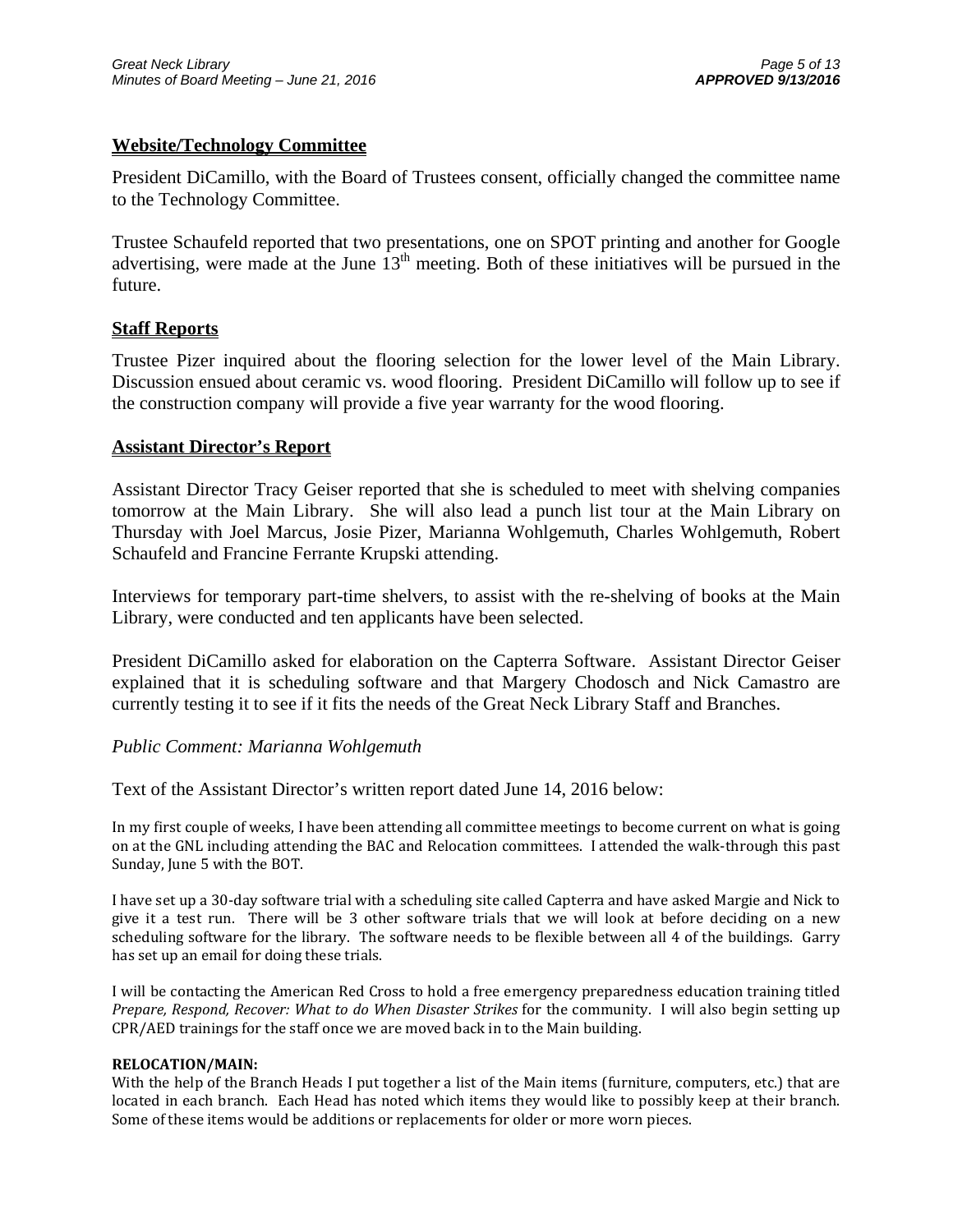I contacted Nassau Legislator, Ellen Birnbaum's office to find out about the possibility of removing the orange netting that is currently in the center of Udall pond. The netting is catching up the ducks and geese in the pond. They are going to contact Public Works and get back to me.

With the assistance of Holly, I am scheduling shelver interviews to begin next week, June  $13<sup>th</sup>$ . These interviews will be conducted with Pam and Margie.

#### **BRANCHES:**

On Wednesday, May  $25<sup>th</sup>$  I spent time at each of the branches. The branch heads showed me around, explaining their collections, programming, and a bit about each part of the community that they serve. I was able to meet staff and learn a little about each of them.

I held a Branch Head meeting on Thursday, June  $2<sup>nd</sup>$  at the Station Branch. We discussed the impending move to Main, what items or collections they would like to possibly hold on to and any questions or concerns they may have. Parkville has now begun setting their alarm in the evenings and the school has been advised. I also asked the Heads to please work on updating their Opening/Closing and Alarm Procedures. These updates will go in the Emergency Procedure Manual.

I attended a meeting at the Lakeville branch on Friday, June 3 with Ruth, Garry, Charlie, and Deidre as well as our Krayola Kiosk representative, Robert. We were able to determine a location for the new kiosk without having to cut the shell in half. Ruth and Charlie decided on a safe route for the electric. The kiosk comes with room for 4 iPads. It was decided to keep 2 cases inside the shell for safe-keeping and use 2 on the kiosk. If the library is ever able to branch out, the other 2 iPads can be added to the shell. In the meantime, the other 2 iPads can possibly be attached to one of the computer tables for patrons to use there.

#### **Executive Director's Report**

Executive Director Kathy Giotsas reported that there have been a few glitches with the OPAC to Sierra conversion and she has been actively working with Innovative Interface Incorporated to resolve them.

Trustee Pizer commented on a staff report that mentioned 3D Printing and Maker Spacers. She would like to see Levels implement these items in the new building. Adam Hinz was present and was asked to put together an issue sheet so that a policy could be drawn up for the use of this equipment.

### *Public Comment: Marianna Wohlgemuth*

Trustee Pizer also brought up the downloads and interloans appearing on the statistics. President DiCamillo requested that the statistics be revamped once we return to the Main Library as they include Great Neck Library Residents and others who use our services.

Text of the Executive Director's written report dated June 17, 2016 below:

#### **ADMINISTRATION**

Since Tracy has begun we are looking at adjusting our schedules to ensure we always have senior management coverage. We will be dividing time.

#### **BUILDING**

In May we were looking at alternatives to store the IT trailer and the two storage trailers. We were able to solve the problem by hosting a few IT services and moving the other operational servers in the server room at Main. The IT and Maintenance staff went through the trailers and we were able to evaluate the material stored and discard some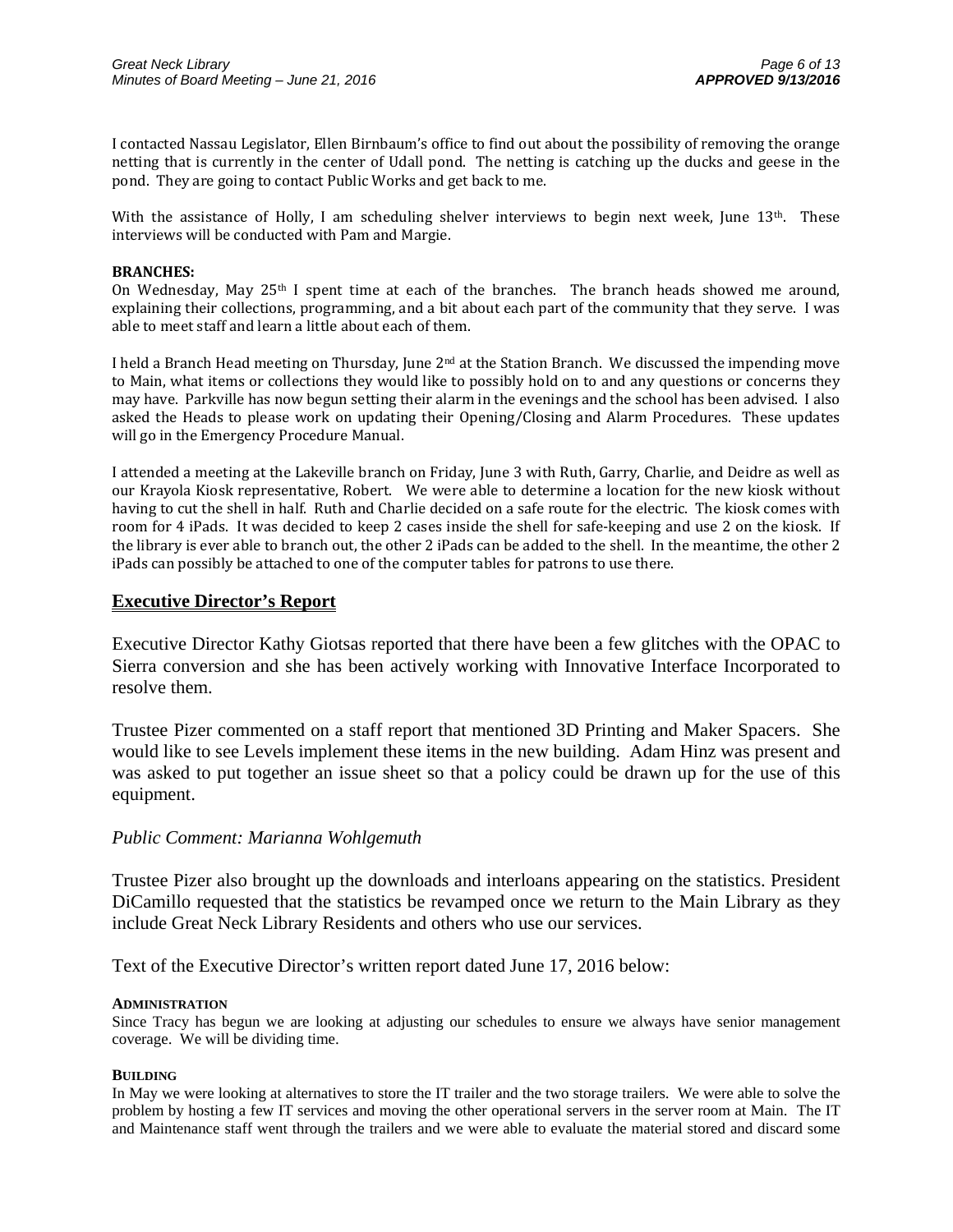things that we would not reuse. The shelving was removed from the trailer for the mezzanine and we did notice that it had accumulated mold and rust from being in the trailer. We were able to consolidate two of the trailers into on truck. We were able to move the truck into the Water Authority parking lot until the library parking lot is completed and/or we can move the equipment into the library.

We have chosen a Landscape Architect, Bayview Architecture and we will be setting up meetings in June to develop a design. We have also decided to put wood looking ceramic tile in the gallery area. We have not received the samples to make a decision. Once we receive the samples we will make a decision. There will also be a change in the ladies room in Levels. The art sink will be changed to a regular bathroom sick. The additional dense shelving was not ordered because of the mix-up in pricing. We do expect the all the books will fit into the Main Library.

We have receive the punch list for ALO, KG&D, and will be creating one of our own during the next walk through that we are arranging. We also received the Fire Marshalls report which VRD will be reviewing and making the appropriate changes.

We are also creating a Dedication plaque for the new building with the names of the Board, the BAC, VRD and KG&D. The contractor and the architects will be paying for the plaque.

#### **FINANCE**

To assist us in the move to the Main Library we have decreased the purchasing of new materials for the library until we move back into the Main Library. We will continue purchasing best sellers and patron requests but all additional purchase have been put on hold until we move back into the Main library.

We are assessing our current inventory of supplies and discarding materials we no longer need and will create an order system that will allow us to have minimum back storage. We are so working to develop paper reduction process that will enable us to have forms online for patron and print them as needed. This will minimize paper ordering and storage it will also allow us to update the forms we currently use.

#### **PERSONNEL**

Justin has begun his work at Parkville and is developing relationships with the community. The branches managers are also reviewing their need to ensure that when we transition back to main the conversion goes smoothly.

#### **RELOCATION**

We are pulling all are lists of things that are in the Lakeville basement, trailer, computers, art, and furniture. We did discard many of the things in the trailer. We also had a meeting with Garry Hall from American Libraries. We have started putting a plan for re-shelving of the books at main and will be presenting the numbers at the next Relocation meeting. The majority of the furniture has come in and we are waiting for the TCO for the furniture to be installed.

We did not need to use Saddle Rock School or Parkville School for storage since the Water Authority allowed us to use their parking lot. The computer supplies that were in the trailer were distributed to the branches to be used.

We did talk to the Attorney and Chris Johnson regarding the contract for the movers to find out what was exactly planned for the move back into the Main Library. After talking to Chris, there was no intention to interfile book. The Attorney also informed us that it would be hard to enforce interfiling because there is no language in the contract for interfiling.

The staff continues to weed and expect to have 20% to 30% of the collection discard by the time we move back into the library. The Children's Department weeded their entire collection prior to moving into storage. They also did a lot of weeding of the material that is currently from main and still in circulation. There is also a need for some of the children's materials from main to go to the branches.

#### **WEBSITE/TECHNOLOGY**

In May there were several exciting thing going on with technology. The Verizon strike did cause a delay in the Fire Marshalls inspection but we were able to find a workaround by installing Optimum as our primary phone service provider. All the life safety phone lines were installed and on June 1, the Fire Marshall did his inspection.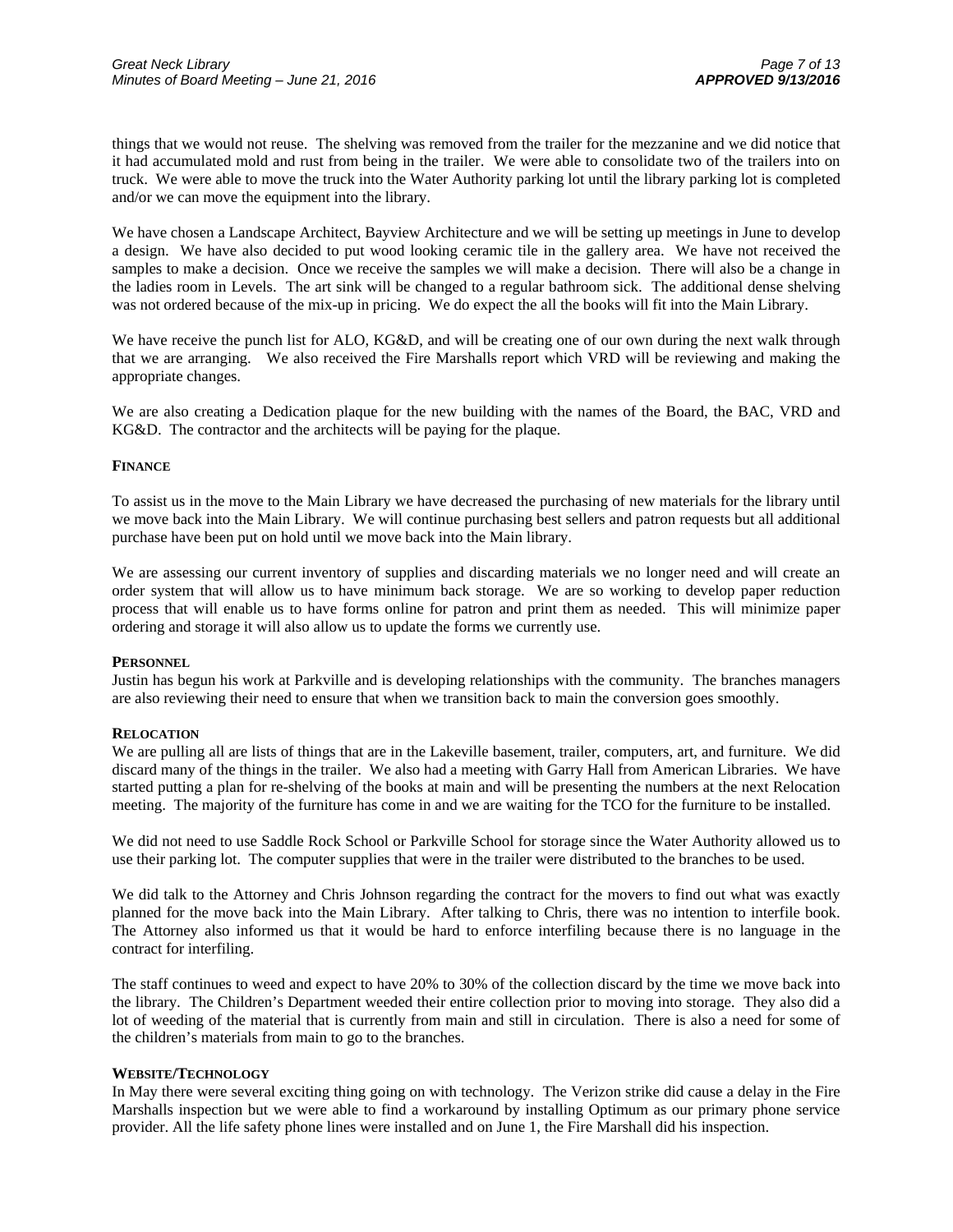The library also converted to hosting services for Millennium, Encore and the library website. We did have a few glitches that we were able to resolve immediately. One of the things that we did discover is that we are using an old version of the reserve system that is also labor intensive. We are working with Innovative to convert to the new reserve system and hope to have that up and running in the next two weeks. At the end of June we will begin our conversion to Sierra and should have that up and running by the fall.

By the end of May the library had to remove all trailers from the parking lot for the curbing and paving of the parking lot. The installation of Optimum allowed us to move our operational servers into the server room at main. Since several of our services were hosted there was minimal impact for patrons.

We did go through the technology needs of the library and are looking at ways to run more cost efficiently. We are looking at a new phone system that will save the library several thousands of dollars. An RFP was put together to be sent out for bid. We are also looking at replacing many of our older computers that are over 5 years old. We did put together several RFP that were sent out the beginning of June and we will be making a decision on the award of those RFP's by the end of June. The following RFP's were sent out:

- 1. Phone system
- 2. Computers
- 3. IT Consultant
- 4. Community Room Technology
- 5. Levels Lighting
- 6. Levels Production equipment

In May, A+ Technology was selected to install the security system for the library. They installed the security system in the Great Neck School System and have gotten positive reviews.

It was also approved to purchase five Krayon Kiosk for the Children's Department. One unite will be in each location and two at the Main Library once we open.

# **OLD BUSINESS**

### **Untable 2016-2017 Holiday Closings & Sunday Hours**

## **Upon motion by Francine Ferrante Krupski, seconded by Varda Solomon, and after discussion, it was,**

**RESOLVED,** that the Great Neck Library Board of Trustees take from the table the motion relating to the September 2016 to August 2017 Schedule of Holiday Closings & Sunday Hours as presented.

**VOTE:** Yes – 6 (DiCamillo, Krupski, Solomon, Pizer, Marcus, Schaufeld) *MOTION CARRIED* 

# **Acceptance of 2016-2017 Holiday Closings & Sunday Hours**

**Upon motion by Francine Ferrante Krupski, seconded by Varda Solomon, and after discussion, it was,** 

**RESOLVED,** that the Great Neck Library Board of Trustees accept the September 2016 to August 2017 Schedule of Holiday Closings & Sunday Hours as presented.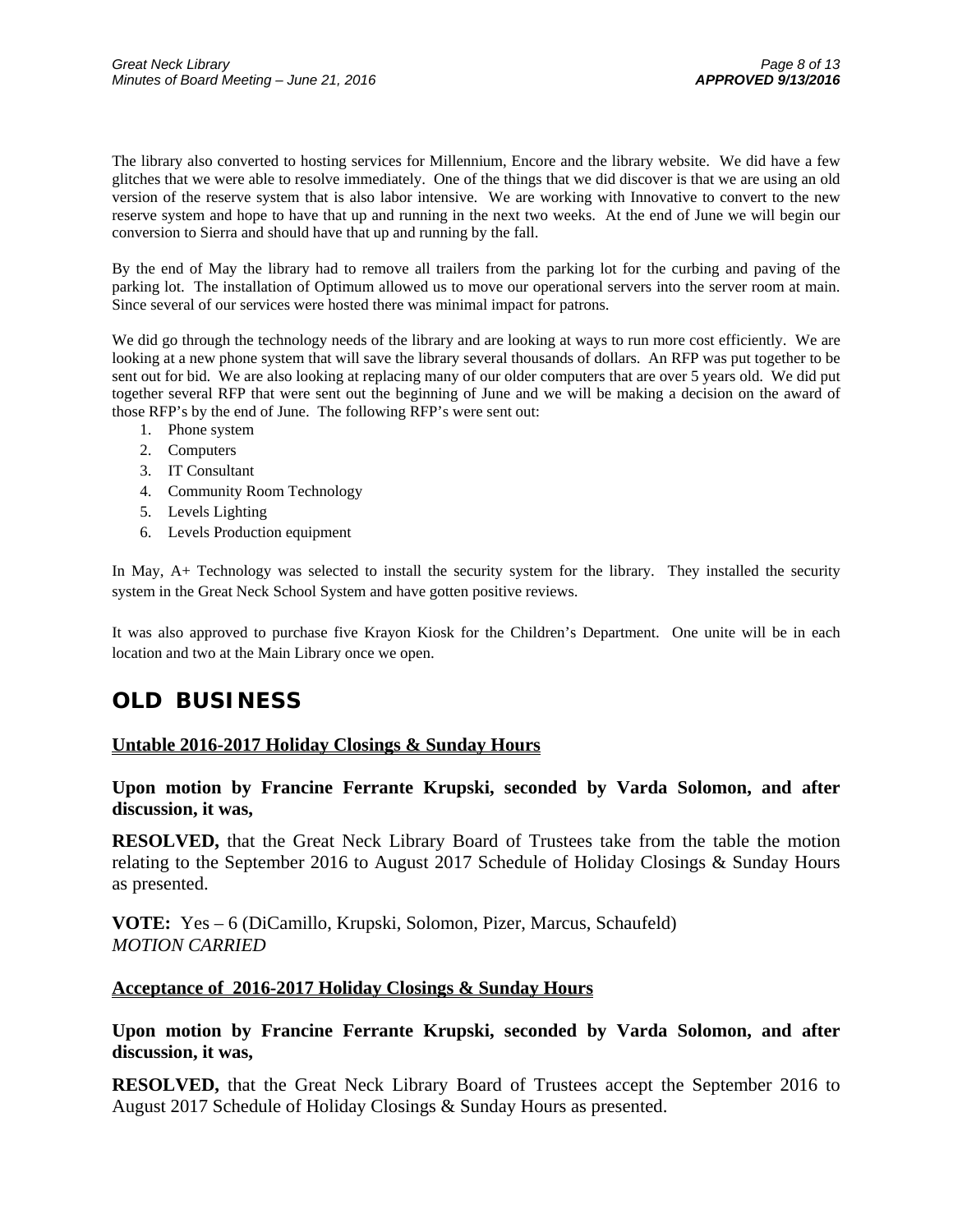**VOTE:** Yes – 6 (DiCamillo, Krupski, Solomon, Pizer, Marcus, Schaufeld) *MOTION CARRIED* 

# **NEW BUSINESS**

# **2016 Year End Budget Transfers**

**Upon motion by Josie Pizer, seconded by Joel Marcus, and after discussion, it was,** 

**RESOLVED,** that the Great Neck Library Board of Trustees authorize the year-end line-item changes to the 2016 Operating Budget as detailed in the 2016 Budget Transfer Worksheet, a copy of which is to be appended to the minutes of this meeting, as well as to the copies of the 2016 Budget maintained on file for the public at all branches.

**VOTE:** Yes – 6 (DiCamillo, Krupski, Pizer, Solomon, Marcus, Schaufeld) *MOTION CARRIED* 

*Board Comment: Neil Zitofsky was asked by Trustee Pizer to investigate the difference for e-books on page 4 of the Budget Transfer Worksheet.* 

# **CONSTRUCTION CHANGE ORDERS**

# **Fire Marshall Sprinkler Head Additions**

# **Upon motion by Joel Marcus, seconded by Varda Solomon and after discussion, it was,**

**RESOLVED,** that the Great Neck Library Board of Trustees approve Change Order VRD RCO # 104 R-1 to add fifteen (15) fire sprinkler heads as per the Fire Marshall inspection, in the amount of \$4,875.09; such funds to be taken from the Main Building and Special Services fund.

**VOTE:** Yes – 6 (DiCamillo, Krupski, Pizer, Solomon, Marcus, Schaufeld) *MOTION CARRIED* 

# **Bentley Carpet Credit**

# **Upon motion by Robert Schaufeld, seconded by Francine Ferrante Krupski and after discussion, it was,**

**RESOLVED,** that the Great Neck Library Board of Trustees approve Change Order VRD RCO # 77 for a credit due to an issue with the mill color for the Bentley Carpet, in the amount of [\$6,909.00]; said funds to be credited back to the Construction fund.

**VOTE:** Yes – 6 (DiCamillo, Krupski, Pizer, Solomon, Marcus, Schaufeld) *MOTION CARRIED* 

# **Glass Shelf Barriers**

**Upon motion by Francine Ferrante Krupski, seconded by Josie Pizer and after discussion, it was,**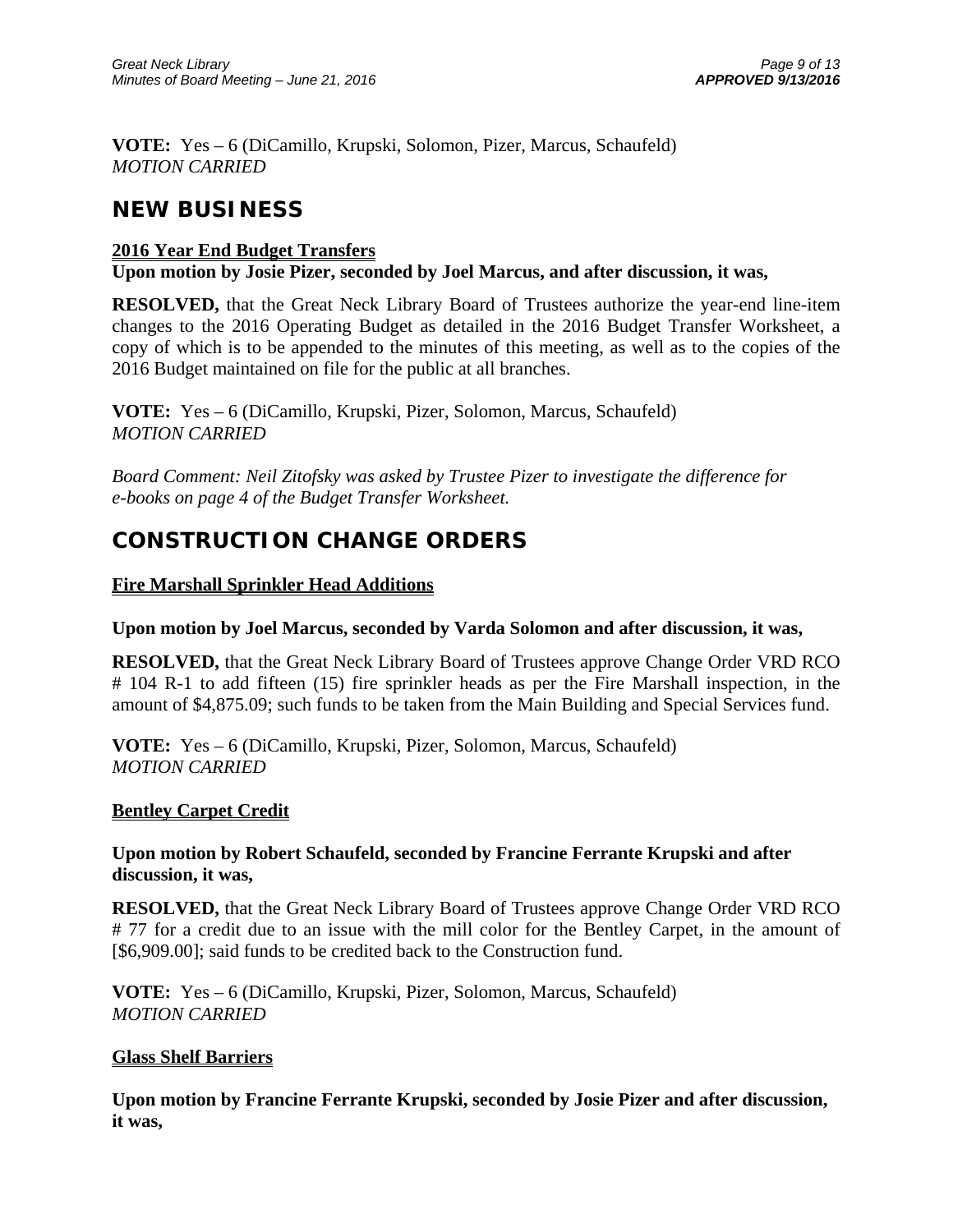**RESOLVED,** that the Great Neck Library Board of Trustees approve Change Order VRD RCO # 102 for glass barriers between shelving as per the Fire Marshall inspection, in the amount of \$55,539.00; such funds to be taken from the Main Building and Special Services fund.

**VOTE:** Yes – 6 (DiCamillo, Krupski, Pizer, Solomon, Marcus, Schaufeld) *MOTION CARRIED* 

# **Silt Fence**

## **Upon motion by Joel Marcus, seconded by Varda Solomon and after discussion, it was,**

**RESOLVED,** that the Great Neck Library Board of Trustees approve Change Order VRD RCO # 103to furnish and install a silt fence at the lower parking lot for the concrete curbs and replacement work as per the request of the North Hempstead Building Inspector, in the amount of \$2,458.30; such funds to be taken from the Main Building and Special Services fund.

**VOTE:** Yes – 6 (DiCamillo, Krupski, Pizer, Solomon, Marcus, Schaufeld) *MOTION CARRIED* 

## **Extension of Truck Rental**

**Upon motion by Varda Solomon, seconded by Francine Ferrante Krupski, and after discussion, it was,** 

**RESOLVED,** that the Great Neck Library Board of Trustees extend the truck rental that was approved on May 24, 2016 for moving the trailers out of the Main Library parking lot in the amount of \$709.75 a week, for an additional four weeks totaling \$2,839; such funds to be taken from the Main Building and Special Services Fund.

**VOTE:** Yes – 6 (DiCamillo, Krupski, Pizer, Solomon, Marcus, Schaufeld) *MOTION CARRIED* 

## **Extension of Contract for Moe Kiswani**

## **Upon motion by Robert Schaufeld, seconded by Joel Marcus, and after discussion, it was,**

**RESOLVED,** that the Great Neck Library Board of Trustees extend the contract for Moe Kiswani as a Computer Consultant, originally agreed to on April 20, 2016 and renewed on May 19, 2016, for an additional one month period in the fixed sum of \$6,000.00 to be charged against the Main Building and Special Services Fund.

**VOTE:** Yes – 6 (DiCamillo, Krupski, Pizer, Solomon, Marcus, Schaufeld) *MOTION CARRIED* 

*Board Comment: President DiCamillo stated this renewal extends through July 18th.*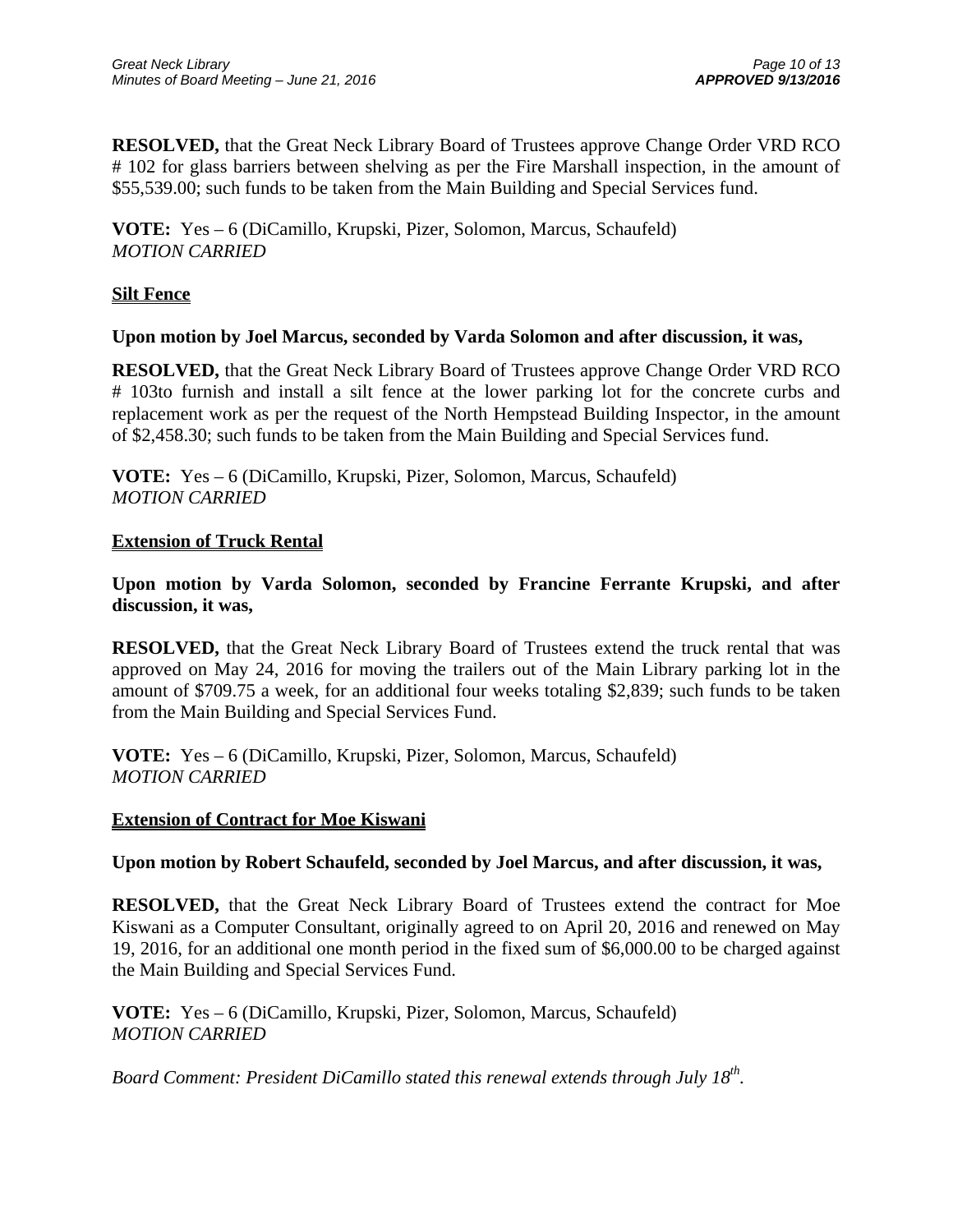## **Amend Resolution for Sprinkler System at Main Library**

**Upon motion by Francine Ferrante Krupski, seconded by Varda Solomon, and after discussion, it was,** 

**RESOLVED,** that the Great Neck Library Board of Trustees amend the April 12, 2016 resolution for the hiring of Pacific Lawn Sprinklers to install a new sprinkler system at the Main Library at a cost of \$31,500 to be charged to the Landscaping Fund. **VOTE:** Yes – 6 (DiCamillo, Krupski, Pizer, Solomon, Marcus, Schaufeld) *MOTION CARRIED* 

### **Policy Manual Changes**

i. Add Section 600-15/Discarding of Excess Volumes-First Read *Public Comment: Marianna Wohlgemuth, Naomi Penner Board Comment: President DiCamillo asked that the committee define the materials.* 

ii. Add Section 900-90/Streaming-First Read

iii. Amend Title in Section 1200/Gifts-First Read

iv. Section 800-10/Meeting Room Fees/First Read *Public Comment: Marianna Wohlgemuth*

v. By-Laws, Article VIII/Nominations-First Read *Board Comment: President DiCamillo asked that Executive Director Giotsas contact Peter Fishbein for instruction on the process for these proposed changes and Special Meeting.* 

vi. Amend Section 300-40/ Organizational Chart-First Read *Public Comment: Marianna Wohlgemuth*

vii. Section 400-55/Budget – First Read *Board Comment: Trustee Solomon requested the wording be changed to include "at the same time" with the school budget elections.* 

## **2016 Engagement Letter**

### **Upon motion by Joel Marcus, seconded by Varda Solomon, and after discussion, it was,**

**RESOLVED,** that the Great Neck Library Board of Trustees authorize the President to execute the letter of engagement with R.S. Abrams & Co., LLP, as dated June 16, 2016, for the performance of an audit of the Library's financial statements, as well as preparation of the Library's Federal Form 990, for the fiscal year ending June 30, 2016 at a cost not to exceed \$ 14,200.00 to be charged to the Audit Fees line of the operating budget.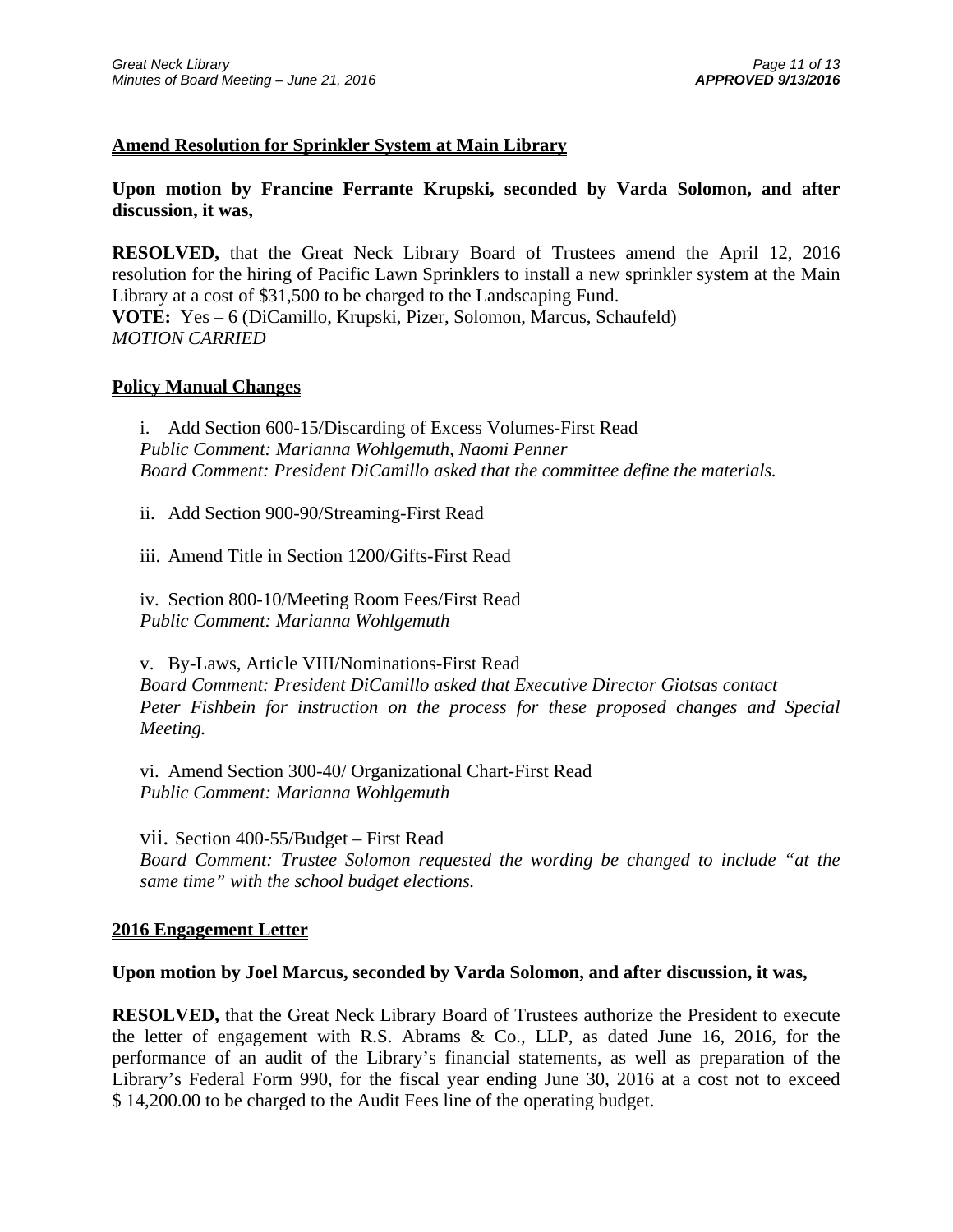**VOTE:** Yes – 6 (DiCamillo, Krupski, Pizer, Solomon, Marcus, Schaufeld) *MOTION CARRIED* 

# **Acceptance of Levels Stage Lighting at Main Library**

**Upon motion by Robert Schaufeld, seconded by Francine Ferrante Krupski, and after discussion, it was,** 

**RESOLVED,** that the Great Neck Library Board of Trustees accept the proposal of The Lighting Design Group for the provision and installation of stage lighting for Levels, as well as the training of Levels staff on its proper use. The total cost will be \$60,125 as per their proposal dated June 13, 2016, to be charged to the Main Building and Special Services Fund.

# **Upon motion by Robert Schaufeld and seconded by Francine Ferrante Krupski the Board unanimously voted to table the motion.** *MOTION TABLED*

*Board Comment: President DiCamillo requested that staff, other than Levels, should be trained on this equipment as well. Trustee Solomon suggested keeping a record of all whom are trained and a policy that states one trained staff member must be onsite when in the equipment is in use.* 

*Discussion on wiring ensued, Executive Director Giotsas was asked to follow-up with VRD to confirm they will reinstall wiring that should not have been ripped out.* 

## **Replacement Shelving Under the Mezzanine**

**Upon motion by Robert Schaufeld, seconded by Varda Solomon, and after discussion, it was,** 

**RESOLVED,** that the Great Neck Library Board of Trustees authorize the Executive Director to contract for the refurbishing or replacement of the shelving under the mezzanine at a cost not to exceed [\$75,000], to be charged to the Main Building and Special Services Fund, in consultation with the Board President.

# **Upon motion by Robert Schaufeld, seconded by Varda Solomon, the motion was amended and after discussion, it was,**

**RESOLVED,** that the Great Neck Library Board of Trustees authorize the Executive Director to contract for the replacement of the shelving under the mezzanine, the painting of the poles in the mezzanine area and the removal of old shelving and installation of the new shelving at a cost not to exceed [\$75,000], to be charged to the Main Building and Special Services Fund, in consultation with the Board President

**VOTE:** Yes – 6 (DiCamillo, Krupski, Pizer, Solomon, Marcus, Schaufeld) *MOTION CARRIED* 

*Board Comment: Trustee Pizer asked for itemized costs for each service provided.*